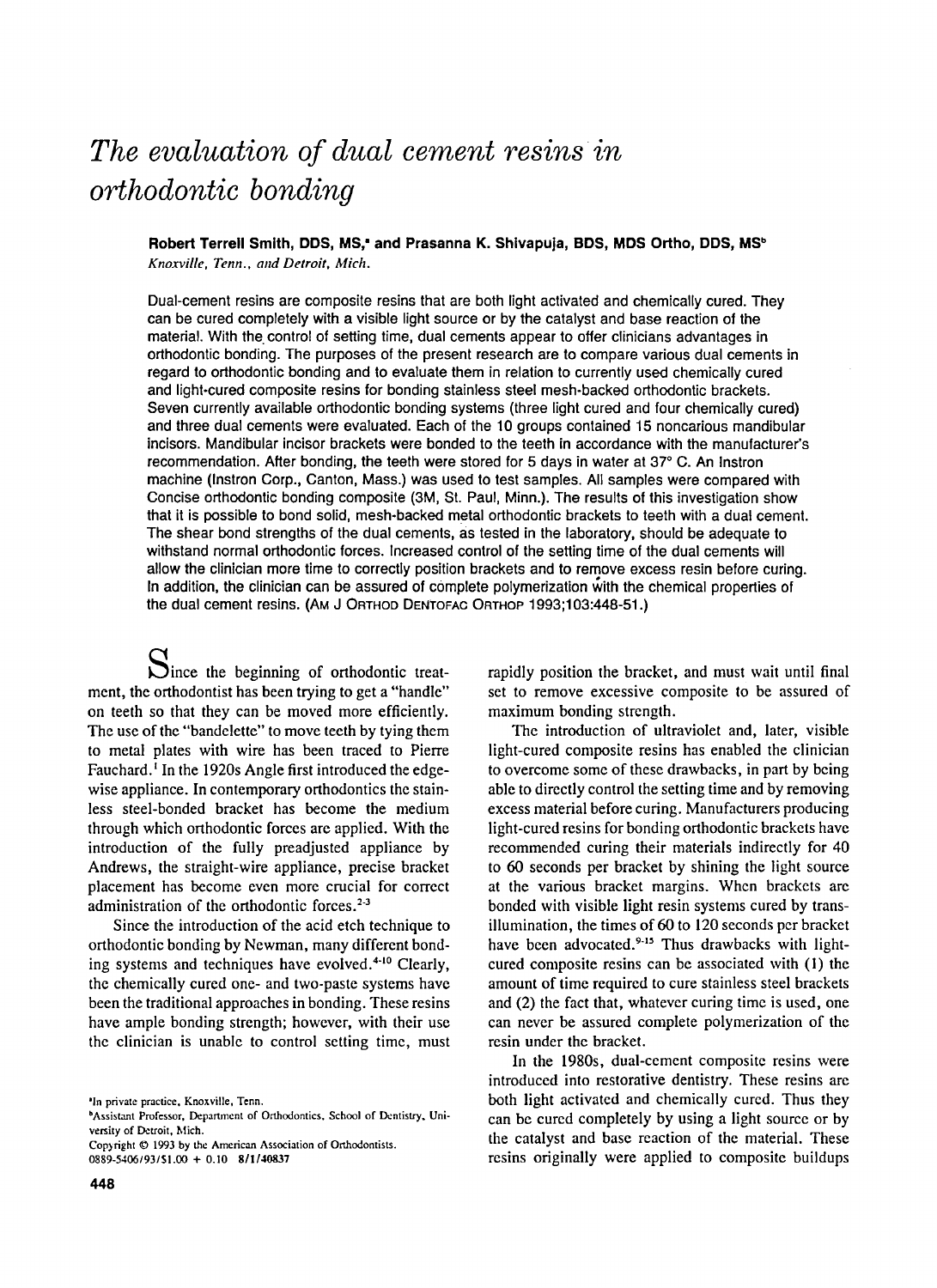and to cementing of laminate veneers where depth of cure is essential.

The purposes of the present research are to compare various dual cements in regard to orthodontic bonding and to evaluate them in relation to currently used chemically cured and light-cured composite resins for bonding stainless steel mesh-backed orthodontic brackets.

# **METHODS AND MATERIALS**

Seven currently available orthodontic bonding systems and three different dual cements were evaluated. The groups were as follows:

#### Orthodontic bonding systems

*Chemically cured*  Concise Orthodontic (3M, St. Paul, Minn.) Right-On (TP, LaPorte, Ind.) Phase II (Reliance, ltasca, II1.) Unite (Unitek, Monrovia, Calif.)

# *Light cured*

Transbond (Unitek, Monrovia, Calif.) Reliance "light cured" (Reliance, Itasca, Ill.) Silux (3M, St. Paul; Minn.)

# Dual cements

Vivadent "thick" (Vivadent, Tonowanda, N.Y.) Vivadent "thin" (Vivadent, Tonowanda, N.Y.) Reliance "fluoride releasing" (Reliance, Itasca, I11.)

Each of the groups contained 15 noncarious mandibular incisors. The teeth were stored in water after extraction. All tissue tags and bone fragments were removed from the teeth, and all teeth were visually inspected for fractures by coating them with methylene blue and observing them under a  $10 \times$ microscope. Acceptable teeth were stored in water until testing.

# **Chemically cured bonding systems**

Fifteen teeth in each of four groups, Concise Orthodontic, Right-On, Phase II, and Unite, were cleansed with fine grit, nonfluoridated pumice and water and rinsed thoroughly. Next, the teeth were etched with the acid etch provided by the manufacturers for the prescribed time. Each tooth was dried, and the bonding agent for the corresponding resin was applied to the etched surface. The bonding agent was then applied to the mesh-backed surface of the orthodontic bracket-a mandibular lower incisor bracket (Ormco Corp., Glendora, Calif.)—followed by the appropriate chemically cured resin. The brackets were positioned on the facial surface of the tooth and left undisturbed for 10 minutes before flash removal. After bonding, the teeth were stored in an incubator at  $37^\circ$  + 1° C for 5 days. The teeth were then mounted in die stone disks to facilitate testing. The samples were tested in the lnstron machine (lnstron Corp., Canton, Mass.) with the use of a shear/peel test. A 0.020-inch stainless steel wire loop was placed under the gingival wings of the twin bracket and moved ocelusally away from the sample until bond failure at a crosshead speed of 0.02 inches per minute. The values of all resins tested were compared with those of the Concise Orthodontic bonding system.

#### **Light-cured bonding systems**

Fifteen teeth in each of three groups, Transbond, Reliance "light bond," and Silux, were cleansed and pumiced as previously described. The Transbond group was bonded in accordance with the manufacturer's recommended procedure. The teeth were etched with the Transbond etchant for 30 seconds and then rinsed and dried for an additional 30 seconds. The bonding agent was applied to the bracket and to the etched tooth. Transbond composite was placed on the bracket and positioned on the teeth. All excessive flash was removed before curing. The composite was activated by the light source, Optilux 400 (Demetron Research Corp., Danbury, Conn.), for 10 seconds at each of the bracket tooth margins (mesial, incisal, distal, and gingival) (40 seconds total). The Reliance "light bond" was bonded as previously described.

The Silux samples were pumiced and etched as previously described. The appropriate bonding agent was applied to the teeth and bracket. Silux was placed on the bracket, and the bracket was properly positioned on the tooth. The material was cured by transillumination. The light source was shown at the incisal-mesial margin for 10 seconds and at the gingivaldistal margin for 10 seconds. Next, the light was shown **\_** through the tooth (light source on the lingual directed facially through the tooth) for 60 seconds. All samples were stored, mounted, and tested as previously described.

# **Dual cements**

Fifteen teeth in each of three groups, Vivadent "thick," Vivadent "thin," and Reliance "fluoride releasing," were cleansed and pumiced as described previously. A 37% phosphoric acid gel was used for 30 seconds to etch the facial surface of each tooth. Next, the teeth were rinsed for 30 seconds and dried with air. Equal portions of the Vivadent "thick" two-paste dual cement were combined until a homogeneous mixture was obtained. The Vivadent bonding agent was applied to the etched tooth surface and to the meshbacked orthodontic bracket. The composite material was placed on the bracket and then properly positioned on the tooth. Excessive composite material was removed. Next, the composite curing light was shown at a 45° angle to the mesialgingival comer of the bracket for 5 seconds and then at a  $45^\circ$ angle to the distal-occlusal comer for 5 seconds. The teeth were stored, mounted, and tested as previously described. The same procedures were carried out for 15 teeth with the use of the Vivadent "thin" dual cement. The teeth on which the Reliance "fluoride releasing" dual cement was used were bonded as described previously except that its appropriate bonding agent was used.

# **RESULTS**

The data were analyzed by a one-way analysis of variance (ANOVA) and a Tukey analysis. The mean bond strengths, standard deviations, and ranges are listed in Table I. Rank order and comparison of bond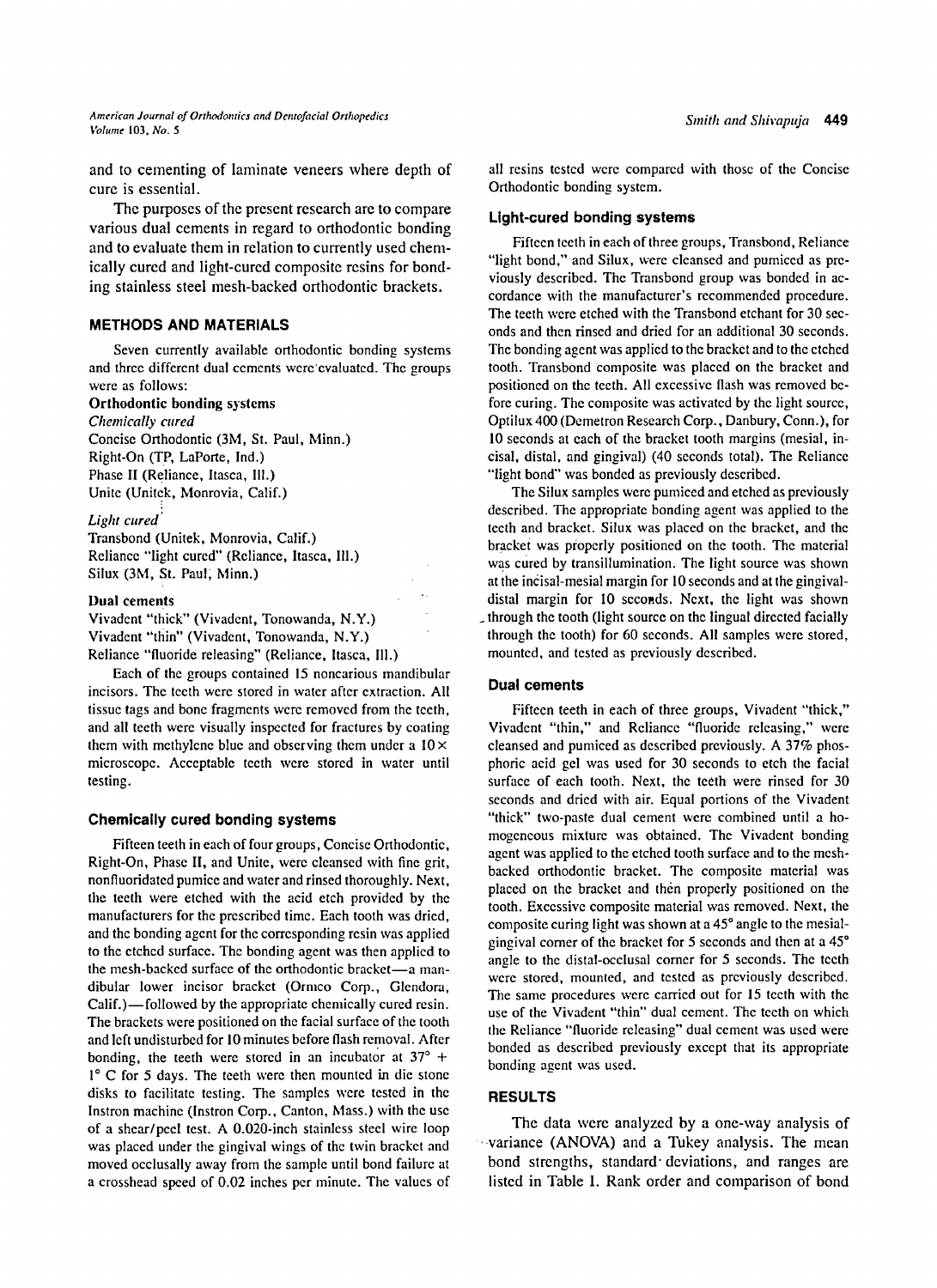| Composite resin                  | N  | Mean | SD  | Range         |
|----------------------------------|----|------|-----|---------------|
| Chemically cured                 |    |      |     |               |
| Concise                          | 15 | 24.8 | 3.0 | 19.6-31.1     |
| Phase II                         | 15 | 17.0 | 5.6 | 4.9-27.3      |
| Right-On                         | 15 | 25.6 | 3.1 | $18.2 - 31.0$ |
| Unite                            | 15 | 26.6 | 4.1 | 16.8-32.6     |
| Light cured                      |    |      |     |               |
| Transbond                        | 15 | 23.1 | 4.2 | 17.0-29.1     |
| Reliance light cured             | 15 | 24.9 | 1.5 | 21.3-30.5     |
| Silux                            | 15 | 18.9 | 27  | 10.9-24.5     |
| Dual cements                     |    |      |     |               |
| Vivadent "thin"                  | 15 | 44.1 | 3.5 | 36.8-50.9     |
| Vivadent "thick"                 | 15 | 26.9 | 2.1 | 21.9-33.9     |
| Reliance "fluoride<br>releasing" | 15 | 15.3 | 6.2 | $6.0 - 31.8$  |

**Table** I. Force values given in pounds

SD,Standard deviation.

strengths with Concise Orthodontic bonding resin are shown in Table II. Vivadent "thin" had a significantly higher bond strength ( $p < 0.01$ ) than any other composite resin used. Reliance "fluoride releasing" had a significantly lower bond strength ( $p < 0.01$ ) than Concise Orthodontic bonding resin.

# **DISCUSSION**

When evaluating the optimum bond strength required for bonding orthodontic appliances, the literature has a wide variety of values, 29 kg/cm to 80 kg/cm. Testing in vitro bonding strength will always depend on variables associated with the tooth-adhesive-bracket interface.<sup>6,16,17</sup> Another problem that has always existed when comparing in vitro bond strengths is the method of testing. Variability exists in the type of machine used in testing, the method of evaluating strengths (shear, peel, tensile, brittleness, hardness, or compressive), and the type of mounting apparatus. Therefore the gold standard for comparison in this study was Concise Orthodontic bonding resin because of its long history as the standard in orthodontic bonding. The bond strengths obtained for Concise Orthodontic bonding resin in this study compare favorably with those of other studies. 13.18.19

The "thin" dual cement was shown to have a statistically higher bond strength than the other cements tested. Clinically, one might explain this on the basis of its reduced viscosity, which would allow for increased wetting. However, because of this, the handling properties are diminished because of a tendency for severe drift of the bracket after initial placement. When this cement was used, bond failure occurred at the bracket composite interface. The "thick" dual cement has increased filler, which reduced bracket drift. The

| Resin                          | p value<br>p < 0.01 |  |
|--------------------------------|---------------------|--|
| Vivadent "thin"*               |                     |  |
| Vivadent "thick"               | $NS*$               |  |
| Unite                          | NS                  |  |
| Right-On                       | <b>NS</b>           |  |
| Reliance "light cured"         | NS.                 |  |
| Concise                        |                     |  |
| Transbond                      | NS.                 |  |
| Silux                          | NS.                 |  |
| Phase II                       | NS                  |  |
| Reliance "fluoride releasing"* | $<$ 0.01 $\,$       |  |

**Table** II. Rank order strongest to weakest bond strength

\*Significantly different from Concise at indicated p levels. *NS,* Not significant.

"thick" dual cement was not significantly different from the majority of commercially available resins used in this study for orthodontic bonding at  $p < 0.01$ . The ~'fluoride releasing" dual cement had a statistically sig nificantly reduced bonding strength. The material was extremely viscous, and all failures occurred at the tooth adhesive interface. When checked with a scaler after testing, all resin was determined to be completely cured in all dual-cured resins used.

The results of this investigation show that it is possible to bond solid mesh-backed metal orthodontic brackets to teeth with a dual cement. The bond strengths of all three dual cements were significantly ( $p < 0.01$ ) different. The shear bond strengths of the dual cements, as tested in the laboratory, should be adequate to withstand normal orthodontic forces.

In clinical trials the "thick" dual cement was chosen because its clinical handling properties were similar to contemporary orthodontic resins. In a recent clinical pilot study, a bond failure rate of 2.9% occurred in I0 full-treatment nonextraction orthodontic cases, which compares favorably with previous studies.<sup>10</sup> Its main advantage over visible light-cured resins appears to be the reduced bonding time. In the visible light-cured systems, the time required to cure an entire maxillary and mandibular arch (5  $\times$  5) is 20 brackets  $\times$  40 seconds, or approximately 13.5 minutes. The curing time required when a dual cement is used is 20 brackets  $\times$  10 seconds + 3 minutes for final set at the end of curing, or approximately 6.5 minutes, which is about half the time required to cure with a visible light-cured resin. The dual cement can also be completely polymerized with a visible light source in 30 seconds, 15 seconds at the mesial-gingival comer and 15 seconds at the distal-occlusal comer.

Clinical disadvantages that appeared with the use